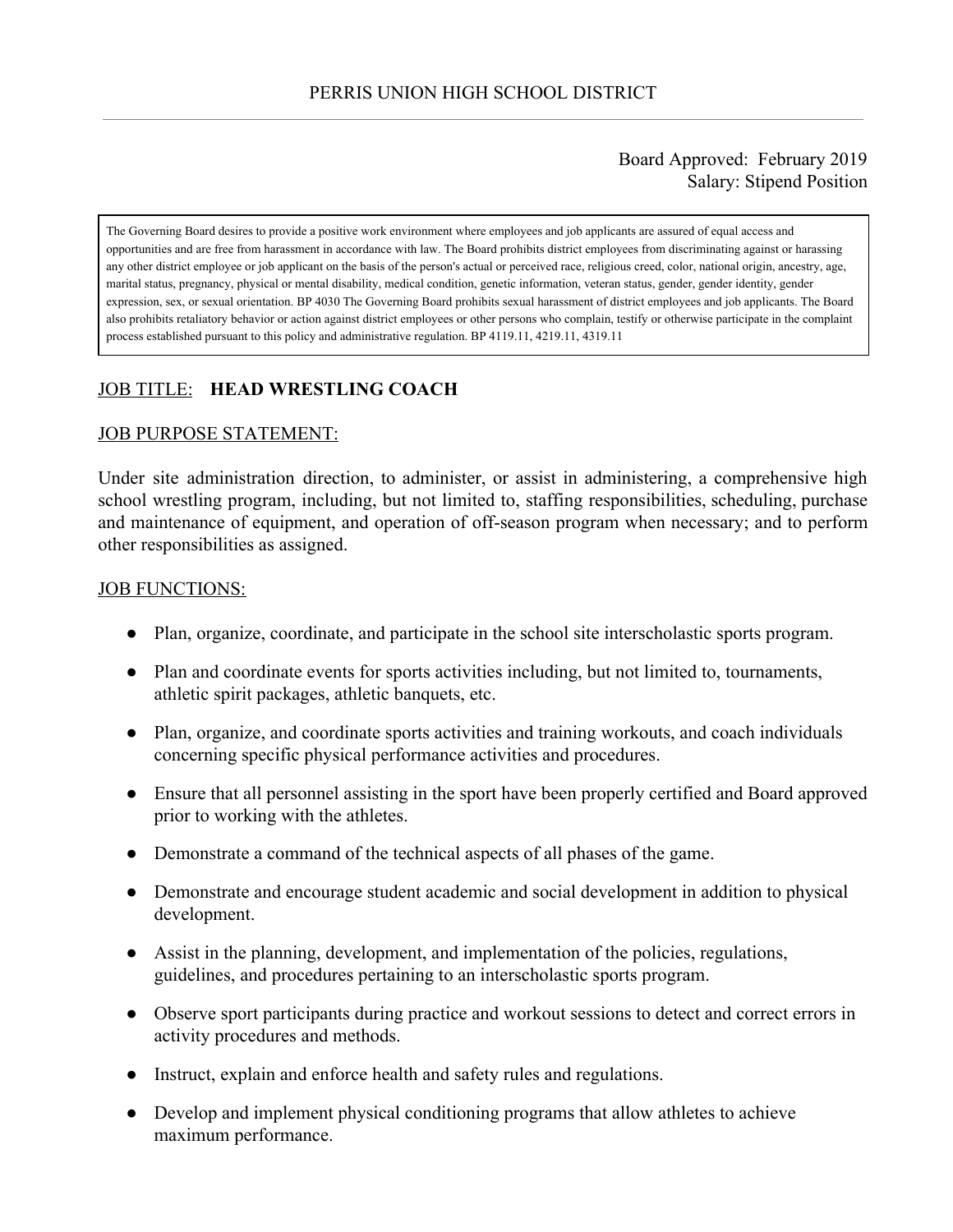# JOB TITLE: **HEAD WRESTLING COACH**

Page 2 of 3

## JOB FUNCTIONS – continued

- Review, audit and monitor sport activity related injuries and determine the most appropriate time for an athlete to return to active sport participation.
- Select or assist in the selection of interscholastic sport activity uniforms and related sport apparatus and equipment.
- Assess the athletic team skills and abilities and the opponents capabilities and determine game strategies.
- Provide a variety of interscholastic sport activities, which requires the coordination of travel and equipment transportation to "away" games and activities.
- Advise site administrators concerning interscholastic sports programs and activities.
- May participate or coordinate opponent scouting activities.
- May make recommendations to revise, update, and incorporate creative and innovative trends into the District interscholastic sports programs.
- Provide specialized resource support and coordination of a creative and innovative interscholastic sports program.
- Analyze and assess interscholastic sports program needs, and offer recommendations pertaining to program activity revisions, additions, or deletions.
- Participate in the evaluation of the District interscholastic sports programs and activities.
- Understand and carry out oral and written directions with minimal accountability controls.
- Communicate effectively in English in oral and written form.
- Build and maintain a positive working relationship with parents, students, other coaches, staff, and the public.
- Work cooperatively with other school leaders in a school environment with multiple curricular and co-curricular programs.
- Understand the principles, goals, and objectives of public education.
- Knowledge of the methods, techniques, procedures, and strategies concerning the development and maintenance of an effective interscholastic sports program.
- Knowledge of modern trends pertaining to interscholastic sports programs and activities.
- Commitment between academic and athletic excellence for student athletes.
- Demonstrate successful ability to follow the National Federation of High Schools Coaches Code of Conduct and the California Interscholastic Federation (CIF) Coaches Code of Conduct, and Pursuing Victory with Honor.